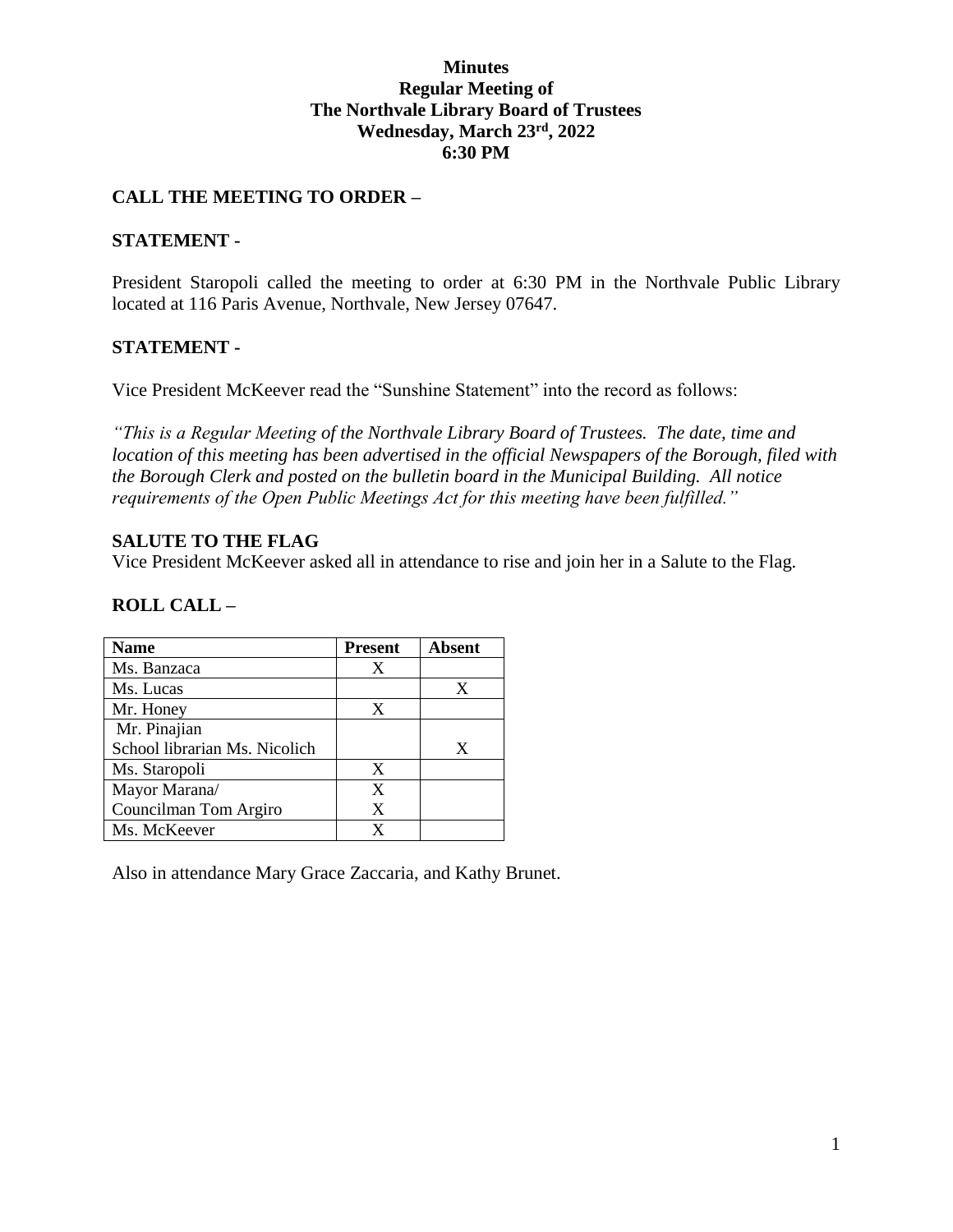# **APPROVAL OF MINUTES**

Resolved to approve the minutes from the February  $23<sup>rd</sup>$ ,  $2022$  regular board meeting. The minutes were adopted on a roll call vote as follows:

| <b>Name</b>   | <b>ACTION</b> | <b>YES</b> | NO | <b>ABSENT</b> | <b>ABSTAIN</b> |
|---------------|---------------|------------|----|---------------|----------------|
| Ms. Banzaca   |               | X          |    |               |                |
| Ms. Lucas     |               |            |    | X             |                |
| Mr. Honey     |               | X          |    |               |                |
| Mr. Pinajian  |               |            |    |               |                |
| Ms. Nicolich  |               | X          |    |               |                |
| Ms. Staropoli | Motion        | X          |    |               |                |
| Mayor Marana  | Second        | X          |    |               |                |
| Mr. Argiro    |               |            |    |               |                |
| Ms. McKeever  |               |            |    |               |                |

## **GENERAL DISCUSSION –**

### **DIRECTORS REPORT-**

#### **Administrative**

Library cards: 1,946 patrons registered as of march  $21<sup>st</sup>$ . 5 new library cards since February's report.

#### **Building**

The air conditioner still needs to be installed in the Children's Room.

#### **Strategic Plan**

Meeting set for the strategic planning committee to discuss the next stages of the library renovation with architect Roy Sokolowski from ALSA on March 24<sup>th</sup> at 6:30.

Update on the collaborative event with the Northvale School. Date of Spring Fest is set for May 7. Friends will support the event with a table to sell flowers. Tina Lanciotti will coordinate book giveaways, food pantry and summer camp.

New Youth Services programs added in-house to reach a wider audience. Monday, Tuesday and Wednesday is not "Toddler Time". Read & Play is now on Tuesdays and Thursdays and the preschool comes in on Fridays at 1:30 p.m. Additionally, purchases of STEAM puzzles, legos, table and chairs, sensory table, toddler crawl & play.

Met with the Library Media Specialist, Vicky Nicholich at the elementary school to discuss upcoming events: Spring Fest, summer reading program and school visit.

Friends have purchased library magnets, new museum passes for 2022.

### **BCCLS**

State report for State Aid is completed and submitted to BCCLS.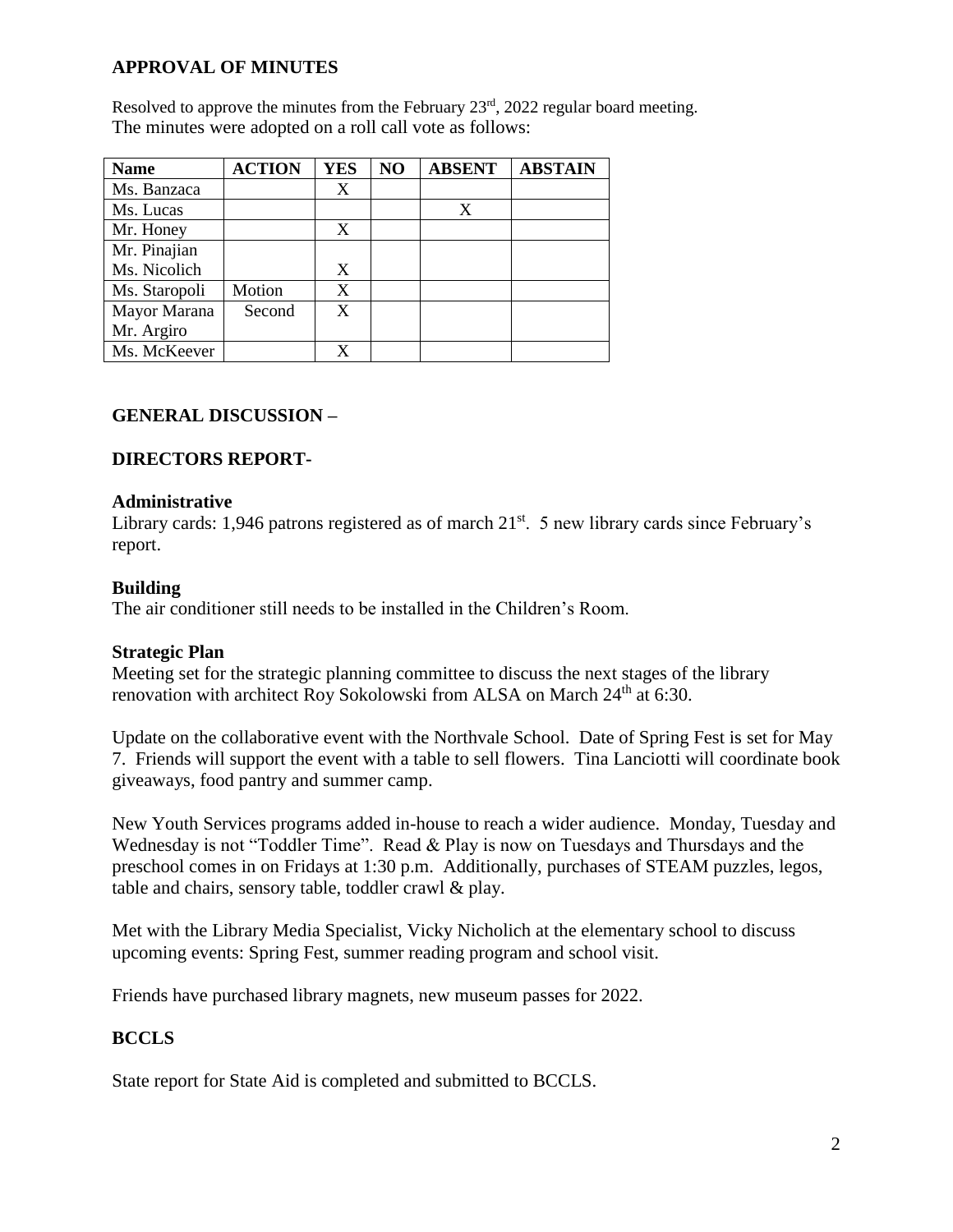Attended Member Services meeting on February 16; upcoming April 28.

# **February Program Highlights**

Read and play: 15 in person, Juvenile Crafts: 28 in person. Music with Miss Nita: 17 in person. Adult Korean Book Club 5 via Zoom. Adult Board Game 4 in person. Canvas Paint with Kari 8 in person. White Chocolate Pretzel 6 in person.

# **Upcoming April Programs/ Ideas**

Juvenile Read and Play: Every Tuesday, Thursday and Friday. Juvenile Toddler Time: Every Monday, Tuesday and Wednesday. Juvenile Crafts April 6 & 8 Butterfly; 13 & 15 Bunny; 20 & 22 Cloud; 27 & 29 Penguin. Juvenile Music with Miss Nita, April 8 & 22. Juvenile Lear to Code with Joe Seo, April 4, 11, 18. Adult Purple Mat Yoga, April 5 & 12. Adult Korean Book Club, April 5. Adult Afternoon Book Club, April 25. Adult Canvas Painting with Kari, April 19. Adult Advise with your Device Shane Lee April 7, 14, 21, 28.

# **Friends of the Library Report-**

Friends voted yes to support the Library Summer reading program. \$800 for entertainment at kick off.

Upcoming fundraisers include Wine Tasting Thursday May  $17<sup>th</sup>$ , Growler & Gill December  $4<sup>th</sup>$ and Holiday Gift Wrapping November 26<sup>th</sup> partnering with Books and Greetings and second date in Mid December at the library.

Spring Fest will be May  $7<sup>th</sup>$  and the friends will be participating with a Plant Sale supported by D'Ercole Farms. They will also have a book sale.

More Books for Babies were ordered for the Library.

Library Magnets were ordered and came in at a cost of \$202.21.

Library Museum passes were ordered including 3 year Empire Pass \$195; Storm King Art Center \$125; American Museum of Natural History \$250; Hudson River Museum \$300; Intrepid \$500 as well as Museum of Moving Image which has 28 passes left. Total \$1,370 spent on museum passes and total \$1,571.21 total for all programs in March to support the Library.

# **Treasurer's Report-**

In summary; as of March the Library is operating within the  $+/- 5 \%$  budget parameter -- no significant variance reported.

The bank account balances as of the end of February are as follows: Northvale Library Expense account : \$42,520.40 Northvale Library Capital Expense account : \$199,478.52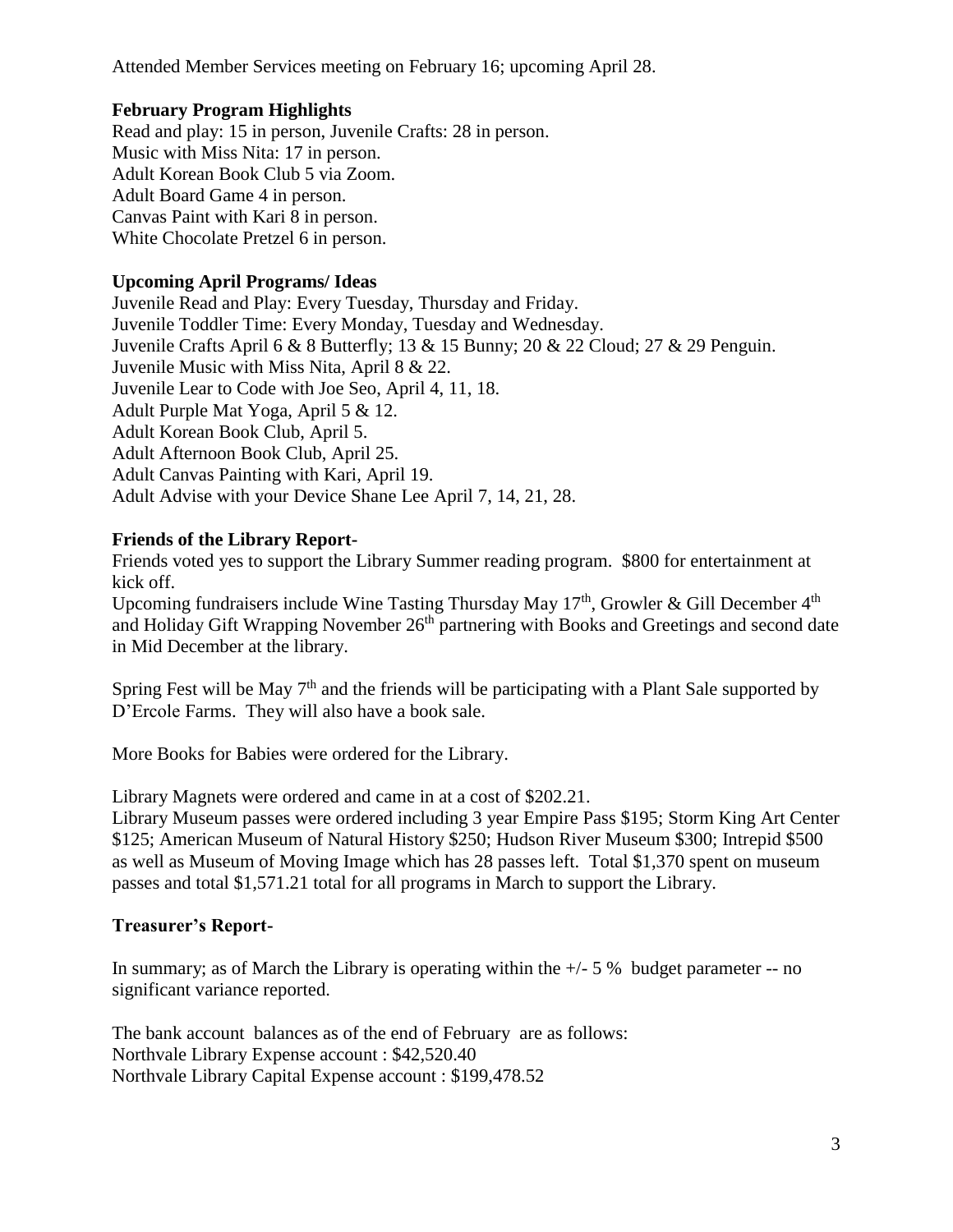Note: On March 14th the Library received the 1st quarter contribution (\$27,500) from the borough -- Per the borough CFO the balance of the 2021 contribution (\$62,895.16) will be released at the April Mayor and council meeting.

# **ROLL CALL VOTES-**

Resolved to approve the capital account claims list for March in the amount of \$3,245.60 for the final payment on the ADA project.

| <b>Name</b>   | <b>ACTION</b> | <b>YES</b> | NO | <b>ABSENT</b> | <b>ABSTAIN</b> |
|---------------|---------------|------------|----|---------------|----------------|
| Ms. Banzaca   |               | X          |    |               |                |
| Ms. Lucas     |               |            |    | X             |                |
| Mr. Honey     | Second        | X          |    |               |                |
| Mr. Pinajian  |               |            |    |               |                |
| Ms. Nicolich  |               | X          |    |               |                |
| Ms. Staropoli | Motion        | X          |    |               |                |
| Mayor Marana  |               | X          |    |               |                |
| Mr. Argiro    |               |            |    |               |                |
| Ms. McKeever  |               |            |    |               |                |

The resolution was adopted on a roll call vote as follows:

Resolved to approve the general account claims list for March in the amount of \$4,990.96. The resolution was adopted on a roll call vote as follows:

| <b>Name</b>   | <b>ACTION</b> | <b>YES</b> | NO | <b>ABSENT</b> | <b>ABSTAIN</b> |
|---------------|---------------|------------|----|---------------|----------------|
| Ms. Banzaca   |               | X          |    |               |                |
| Ms. Lucas     |               |            |    | X             |                |
| Mr. Honey     |               | X          |    |               |                |
| Mr. Pinajian  |               |            |    |               |                |
| Ms. Nicolich  |               | X          |    |               |                |
| Ms. Staropoli | Motion        | X          |    |               |                |
| Mayor Marana  | Second        | X          |    |               |                |
| Mr. Argiro    |               |            |    |               |                |
| Ms. McKeever  |               | X          |    |               |                |

Resolved to approve increasing the salary for Marcia Pachenco to \$15.00 per hour. The resolution was adopted on a roll call vote as follows:

| <b>Name</b>   | <b>ACTION</b> | <b>YES</b> | NO | <b>ABSENT</b> | <b>ABSTAIN</b> |
|---------------|---------------|------------|----|---------------|----------------|
| Ms. Banzaca   | Second        | X          |    |               |                |
| Ms. Lucas     |               |            |    | X             |                |
| Mr. Honey     |               | X          |    |               |                |
| Mr. Pinajian  |               |            |    |               |                |
| Ms. Nicolich  |               | X          |    |               |                |
| Ms. Staropoli |               | X          |    |               |                |
| Mayor Marana  |               | X          |    |               |                |
| Mr. Argiro    |               |            |    |               |                |
| Ms. McKeever  | Motion        | X          |    |               |                |